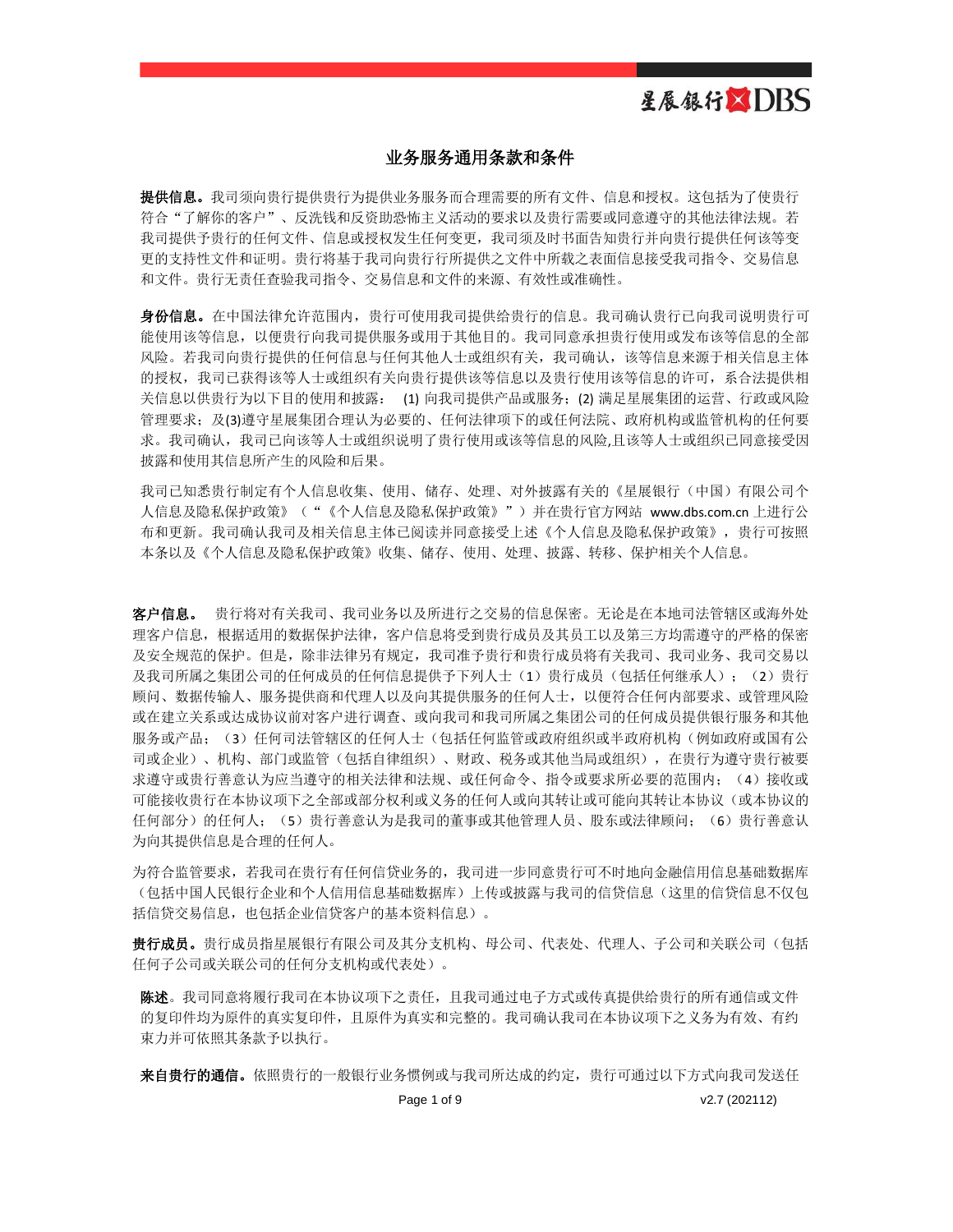## 星展银行XDBS

何有关任何交易的确认、信件、通知或其他通信:(1)专人递送或邮寄至贵行记录在案的我司邮寄地址;

- ( 2) 传真至贵行记录在案的我司传真号; (3) 发送电子邮件至贵行记录在案的我司的电子邮件地址; 或
- (4) 使用贵行的电子服务或任何其他的电子媒介。

对账单(如适用)。依照贵行的一般银行业务惯例,对于需要定期对账的业务类型,贵行将通过邮寄或通过 贵行电子服务或以贵行与我司约定之任何其他方式向我司发送对账单(包括电子对账单及交易记录)。我司 至少每 3 个月向贵行确认一次。若我司在通常收到对账单之日后的七日内仍未收到对账单的,我司需书面通知 贵行。若贵行未收到我司任何通知,则贵行视为我司已收到对账单。若我司告知贵行或贵行获悉对账单中存 在任何错误或遗漏的记录、信息或金额,贵行将及时纠正并告知我司。

对于需要定期对账的业务类型,贵司同意,为保障资金安全,本行有权每月向贵司发送相关产品对账单与贵司 对账,贵司至少每 3 个月向本 行确认一次。若贵司在 3 个月内未实现与本 行的有效对账,本行有权采取适 当控制交易措施,直至完成有效对账后方可恢复正常账户使用。

指令。 在我司要求贵行支付、提取资金时,我司应负责确保我司提供予贵行完整、清楚和准确的信息(包括 在贵行的标准申请表中要求的所有信息),以便贵行处理我司的请求。

**遵守税务要求。**我司授权贵行、贵行员工以及有权接触银行记录、登记簿或任何通讯往来文件或材料的任何 其他人士在为法律所要求的情形下披露贵行所持有的关于我司和业务的所有信息(客户信息)。这些法律包括 向贵行施加任何报告或税款扣缴义务的法律。这些信息可能被传递至:(1) 贵行位于任何地区的任何分支 机构、代表处、关联公司、附属机构或贵行的任何其他机构;(2)任何政府、准政府、监管机构、金融监管机 构、货币监管机构或其他政府机构、代理机构或人士,无论其是否位于中国;及(3)贵行有义务向其披露信息 的任何个人或组织,或贵行为贵行之利益善意考虑认为应向其披露信息的任何地方。我司必须充分配合贵行的任 何询问,使得贵行能够遵守任何法律。我司必须及时为贵行提供贵行所需的所有相关信息、细节或文件以使 贵行遵守该等法律。

告知贵行情势变化。我司应及时以书面方式告知贵行下列信息的任何变更:我司的印鉴,授权签字和授权书, 用于和贵行通信的预留地址,电话及传真号码或者电子邮箱地址,或者是任何我司留在贵行的信息记录。我司 还应根据贵行的相关法律法规对相关变动信息提供所需的证明文件。我司在递交该等信息后,我司同意贵行需 至少七个营业日对贵行记录进行变更及开始适用。对于存款业务我司明确知晓并了解以下变更相关安排: (1) 我司的名称、法定代表人或者单位负责人、住址以等资料发生变更的,应当于变更之日起 5 个工作日内向贵行 提出变更申请,并出具有关证明材料; (2) 如贵行发现我司名称、法定代表人或单位负责人发生变更的,应 当及时通知我司到贵行办理变更手续;(3)我司企业营业执照、法定代表人或单位负责人有效身份证件列明的 有效期到期的,应在合理期限内向贵行提出变更申请,并出具有关证明材料。

扣缴权利。任何可能由贵行向我司支付的款项应遵守所有适用法律,包括任何税款扣缴和外汇管制要求。贵行 有权为遵守该等法律扣缴任何款项,或者保留款项直到贵行决定是否需要根据税款扣缴及外汇管制要求进行扣 缴。贵行无须就我司因此而遭受的任何损失而承担任何责任。

Page 2 of 9 v2.7 (202112) 停止服务或拒绝执行指令。在相关法律和法规允许的前提下,若发生下列情况,贵行会尽快将贵行停止服务 或拒绝执行指令的情况通知我司。贵行不对因任何被拒绝的命令所产生的任何损害或损失承担责任。(1)贵 行须遵守的任何法律或法规认定持有或允许我司继续向我司提供与业务相关的服务属非法或不合规行为; (2 )贵行了解到我司的组织或管理团队内部或我司的董事、股东、授权签字人或我司的合伙人之间存在持续的 或潜在的争议或存在有关欺诈或不当行为的任何主张影响业务的正当性的; (3)贵行确定或有理由怀疑业务 被用于任何欺诈或非法活动或交易或与之有关,包括赌博、洗钱、资助恐怖主义活动或偷税漏税; (4) 贵 行收到我司的授权签字人或我司的任何董事或合伙人(无论该等董事或合伙人是否为我司授权签字人)发出 的与我司指令相矛盾的指令,或我司指令有误的情况下,贵行有权停止服务或拒绝执行指令;(5)我司未能 在相关身份证明文件到期之前对该等文件予以更新;或未能应贵行要求提供补充信息以致贵行无法完成对我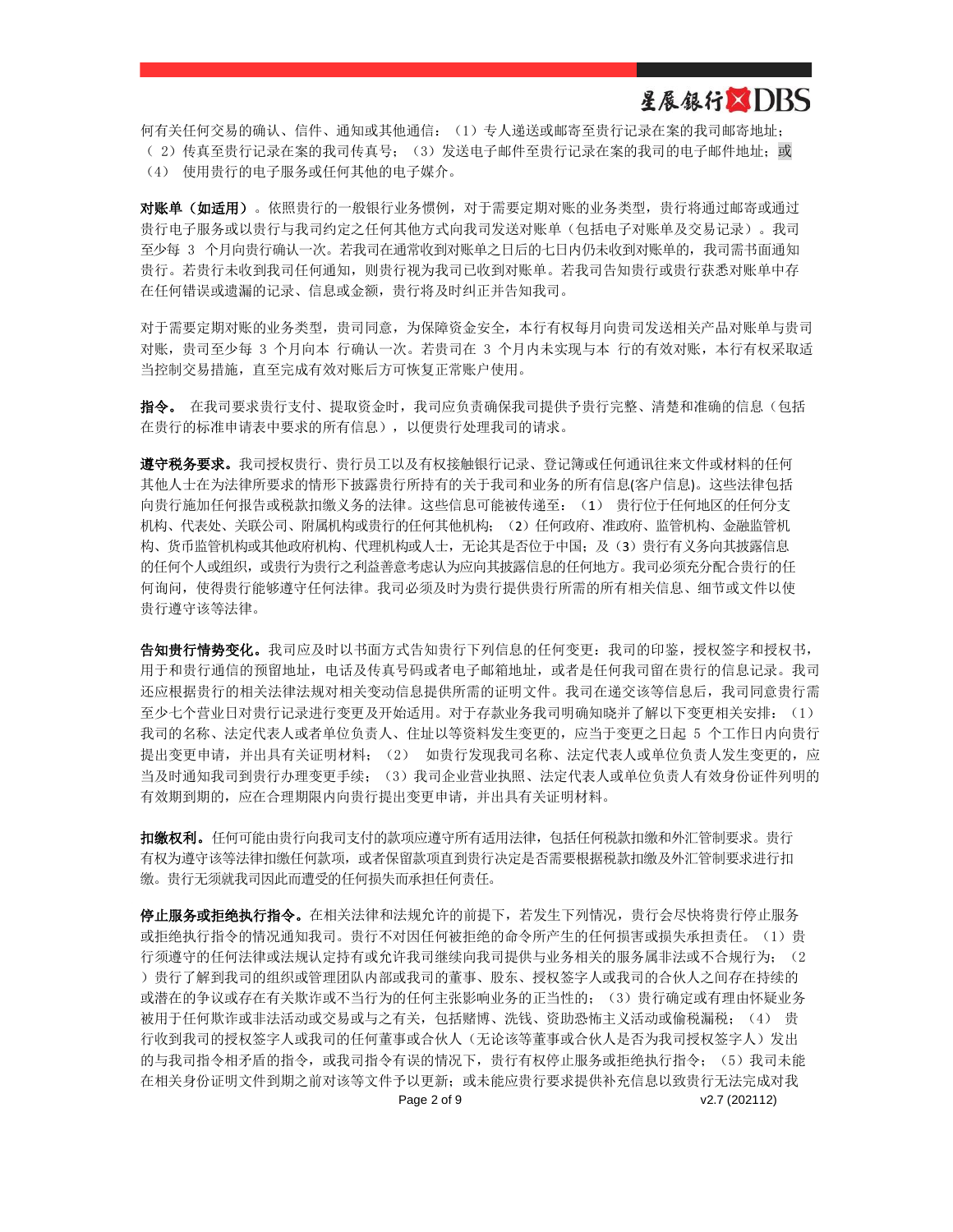### 星展银行XDBS

司持续性尽职调查; (7) 我司不再拥有参与民事活动的合法权利;或(8)任何其他法律法规要求贵行停止 服务或拒绝执行指令。

补偿。 对于贵行因以下事项可能或必须支付的所有损失、损害、支出、成本(包括贵行向贵行律师支付或 应付的法律费用以及因索赔或诉讼所产生的损失、损害、支出和成本),我司同意对贵行进行补偿或予以支 付(或两者);(1)贵行依照贵行善意认为是真实的我司授权签字人的指令行事;(2)我司与我司的受益 人之间就我司与贵行开展业务产生或可能产生的任何争议;或(3)我司未能遵守本协议的任何规定的。

贵行不承担法律责任的事项。贵行不对我司或任何其他人士因下列事项可能遭受或面临的任何损失、损害、 支出、成本、索赔或诉讼(无论为直接、间接或后果性,也无论是否系在合同项下产生)承担责任:(1)贵 行遵守本协议或任何法律法规、相关司法管辖区的法院指令、外汇控制、货币限制或制裁立法、或反洗钱或 反资助恐怖主义活动的法律法规;(2)付款或通讯系统故障、断电、电脑故障、机械故障或任何软件程序出 现故障、问题或错误、或任何政府限制、干预、紧急程序或任何相关市场暂停交易、民事裁定、恐怖主义行 为或威胁行为、自然灾害、战争、罢工或超出贵行控制范围的其他情况; (3)贵行为向我司履行贵行责任而 使用任何通讯、结算、清算或支付系统、中转行或通汇行、代理人或贵行可能选择的任何其他人士,或其作 为或不作为;或 (4)我司未能遵守本协议条款或以任何方式涉及欺诈、假冒或其他未经授权使用我司业务 服务。

错误增加的资金。若因错误向我司支付资金,则贵行可在获悉该等错误后立即从我司扣除该等资金,贵行会 将该等错误及所扣除之金额告知我司。若我司已使用或提取了该等资金,则我司须在贵行将该等错误告知我 司后立即予以返还。

支付收费和费用。我司须按本协议及贵行现行银行收费表支付与贵行服务有关的收费或费用。我司可通过贵 行的中国营业网点或贵行网页 [www.dbs.com/cn](http://www.dbs.com/cn) 获得贵行现行银行收费表的副本。我司须全额支付所有款项且 不得扣除现行和将来的任何税费、关税或任何其他收费。在适用法律所允许的最大范围内,我司应支付贵行 现在或将来根据法律应支付的任何款项而被征收的所有税费。贵行有权从我司开立于贵行的账户中扣除上述 税费(如适用)。

贵行的权利。贵行在本条款项下之权利与贵行在任何适用法律项下可能拥有的任何担保权益(如抵押或质押)、 抵消权或其他权利可同时适用。

利益冲突。若贵行对相关业务有利益或主张,则贵行可不依照与业务有关的任何付款或提款指令或其他要求 行事。

**标准条款。**若我司后续接受贵行的账户条款和条件(适用于经营机构/非个人)("标准条款"),我司同意 在接受标准条款之日该标准条款将适用于本协议下的业务服务,本协议将被该标准条款替代。

业务服务。本条款构成对贵行提供给我司的相关业务(包括但不限于,定期/通知存款等服务)相关条款及贵 我双方签署的任何产品文件的补充,不论该等业务条款及/或产品文件于本条款出具或更新之前或之后签署。

让与。未经书面通知贵行并事先获得贵行书面准许,我司不可让与或转让本协议项下的任何权利和义务。我 司同意,贵行可让与贵行在本协议项下或与之有关的所有或任何权利,并可转让贵行在本协议项下或与之有 关的所有或任何权利和义务。

遵守制裁要求。根据我司与贵行业务开展所在地司法管辖区所适用的针对特定国家地区、实体或个人的制裁 法案或法律法规,贵行或贵行合作方将无法处理或从事可能涉及违反此类制裁、法规或贵行相关内部政策的 交易。因此,在不损害本协议任何其他条款的情况下,贵行可能采取:(1)拒绝或延迟执行我司的业务指 令或交易;或(2)根据贵行合理确定的汇率向我司支付其他货币。对于我司或任何其他人因贵行行使本条 款中的任何权利而可能遭受或面临的任何损失,损害,费用,成本,索赔或诉讼,贵行概不负责。

Page 3 of 9 v2.7 (202112)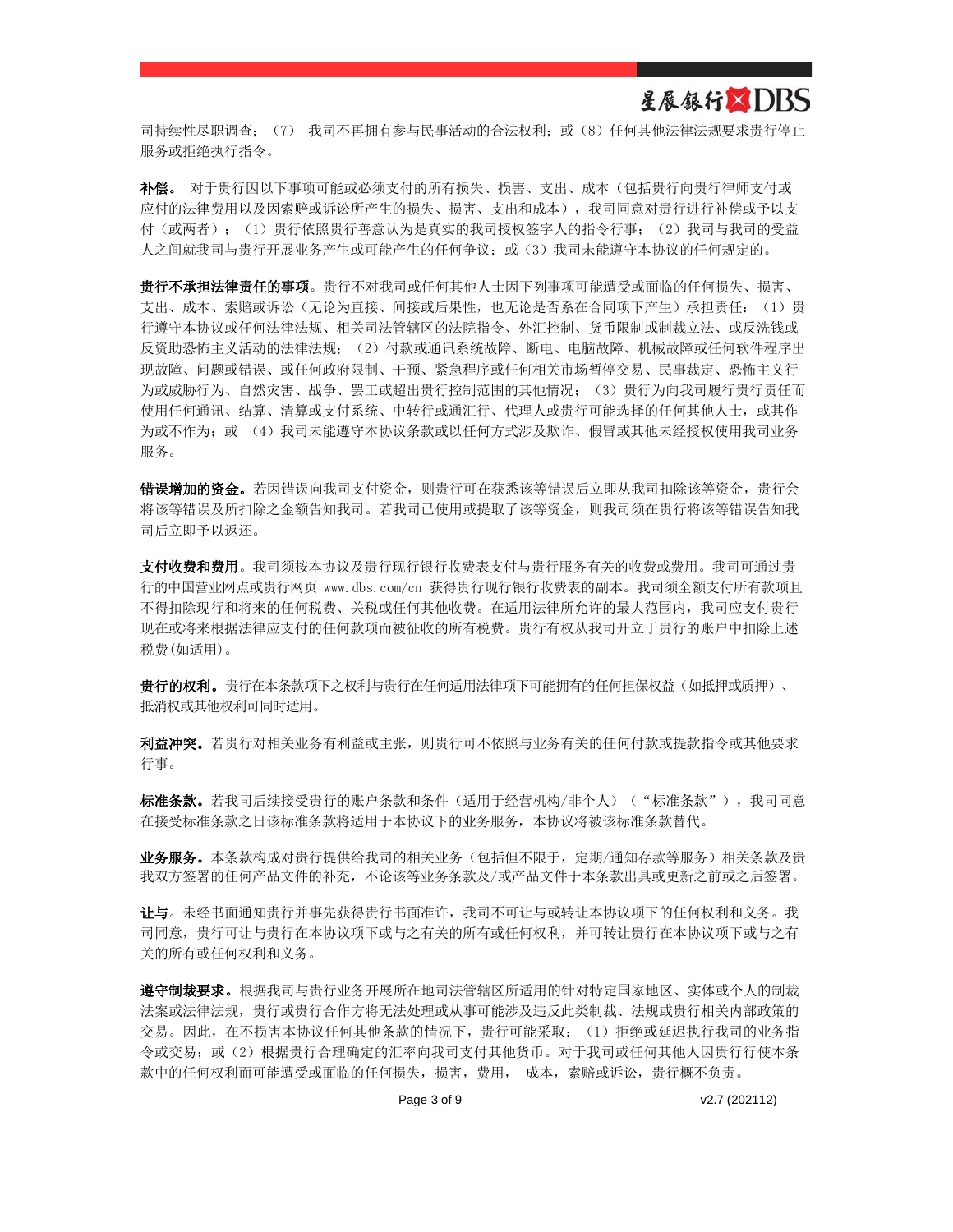变更。贵行可随时通过合理通知的方式对本条款作出变更。贵行将通过向我司发送经修改之条款、或将经修改之 条款发布于贵行网页[www.dbs.com.cn](http://www.dbs.com.cn/)处等变更合理通知。所有变更将自通知或公告在贵行网站并在所列之日 起适用。

查询及投诉渠道。我司知悉贵行已开通"星展企业一线通"(DBS Business Care), 为企业客户提供日常业 务、交易查询及投诉的一站式服务。服务热线电话:400 821 8881,电子邮件: [BusinessCareCn@dbs.com,](mailto:BusinessCareCn@dbs.com) 邮 寄地址: 深圳市深南东路5001号华润大厦29楼 星展银行(中国) 有限公司"星展企业一线通"收。

管辖法律。本业务服务条款和条件(包括不时的修改)受中华人民共和国法律管辖并据其解释。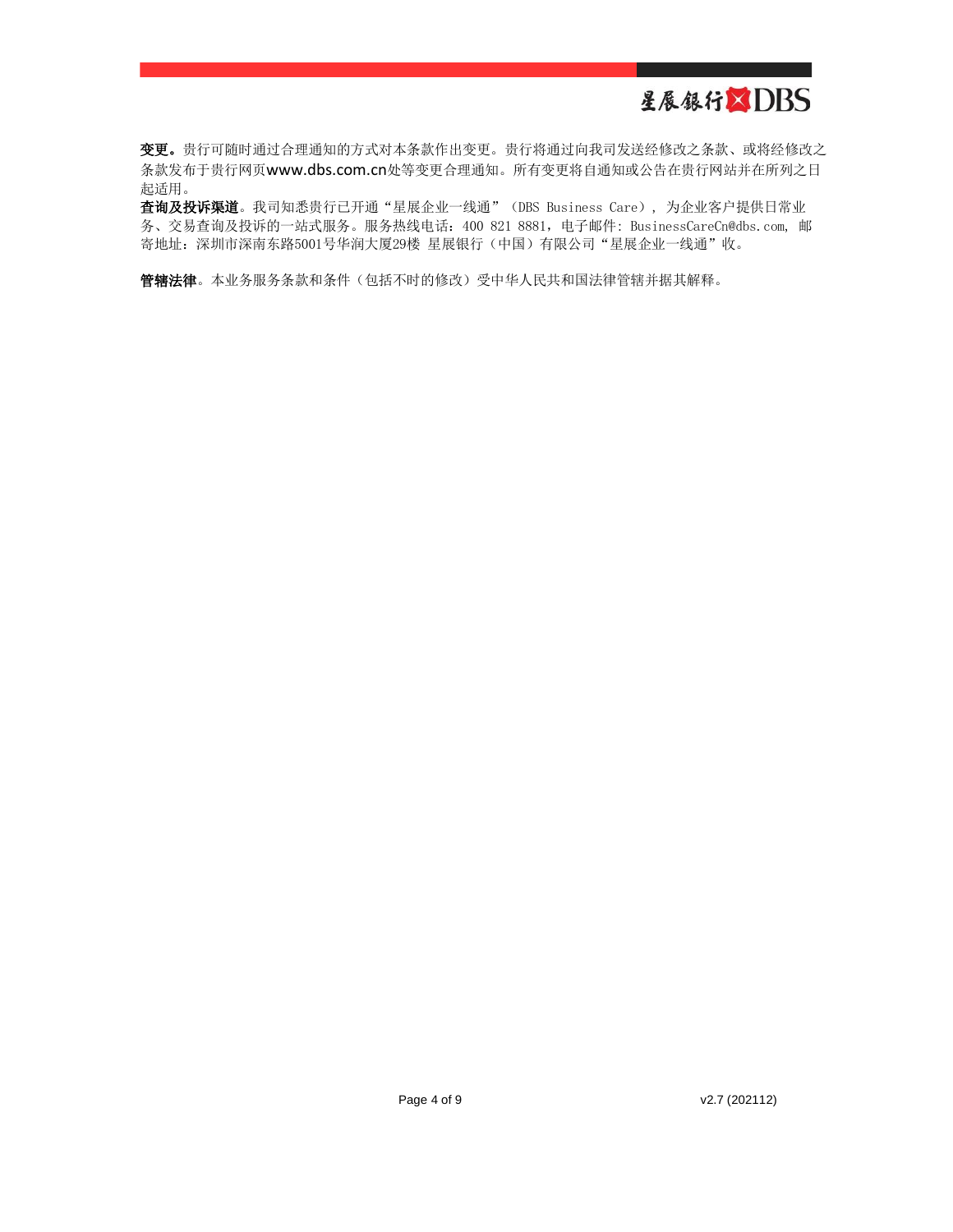

### **GENERAL TERMS AND CONDITIONS GOVERNING BUSINESS SERVICE**

**Information:** We must provide you, the bank all documents, information and authorisation you reasonably need to provide business service to us. This includes for the purposes of your meeting "Know your customer', anti-money-laundering and anti-financing-terrorism requirements and any other laws and regulations which the Bank need or agree to keep to. We must inform you promptly, in writing, of any change in any documents, information or authorisation provided to you, and provide you with supporting documents and evidence of any change. You will take our instructions, transaction information and documents based on the information that appear on the documents provided to you. You will not be responsible for checking the source, validity or accuracy of our instructions, transaction information and documents.

**Identification Information:** As far as PRC laws allow, we confirm that you have explained to us that you may use and release information to provide services to us and for other relevant purposes. We agree to accept all the risks of your using or releasing our information. If any of the information we have provided to you related to any other person or entity, we confirm that the source of such information is from the authorization of the person or entity possessing the information, and we have their permission to give you their information and for you to use or release this information lawfully for the purposes of (a) providing products or services to us; (b) meeting the operational, administrative and risk management requirements of the DBS Group; and (c) complying with any requirement, as DBS Group reasonably deems necessary, under any law or of any court, government authority or regulator. We confirm that we have explained the risks of you using or releasing the information to the aforesaid person or entity who has agreed to undertake the risks and consequence arising from the disclosure and usage of such information

We have been aware that you maintained DBS Bank (China) Limited Personal Information and Privacy Protection Policy ("Personal Information and Privacy Protection Policy") as to your collection, use, storage, processing and disclosure of personal information, which is published and updated from time to time on your official websit[e www.dbs.com.cn. W](http://www.dbs.com.cn/)e confirm that we and relevant people possessing the personal information have read and accepted the Personal Information and Privacy Protection Policy. You will collect, verify, store, use, process, disclose, transfer and protect personal information in accordance with these Terms and Conditions and the Personal Information and Privacy Protection Policy.

**Customer Information:** You will treat information relating to us, our business and transactions as confidential. Whether or not the dealing with data is in local or overseas other jurisdiction, you, your employees and third party will strictly protect and treat our information as confidential based on the applicable law of data protection. However, unless the law says otherwise, we provide you and your members permission to provide any information relating to us, our service and our transactions and any member of the group of companies to which we belong, to the following, (1) Your members (including any successors). (2) Your advisers, data carriers, service providers and agents and any person providing services to any of them for meeting any internal requirements or to manage risk or to investigate a customer before entering into a relationship or an agreement with them or for providing banking and other services or products to us and any member of the group of companies to which we belong. (3) Any person (including any regulatory or government organization or quasi-governmental authority (for example, a government or state-owned company or enterprise), agency, department or regulatory (including self-regulatory), financial, taxing or other authority or organization), in any jurisdiction, in so far as you need to do so to keep to relevant laws and regulations or any order, directive or request which you are required to keep to, or which you in good faith believe that you should keep to. (4) Anyone who takes over or may take over all or part of your rights or obligations under this agreement or anyone this agreement (or any part of it) is transferred to or may be transferred to. (5) Any person who you believe in good faith to be our director or other officer, shareholder, partner (in the case of a partnership) or legal advisor. (6) Anyone you believe in good faith it is reasonable to provide it to.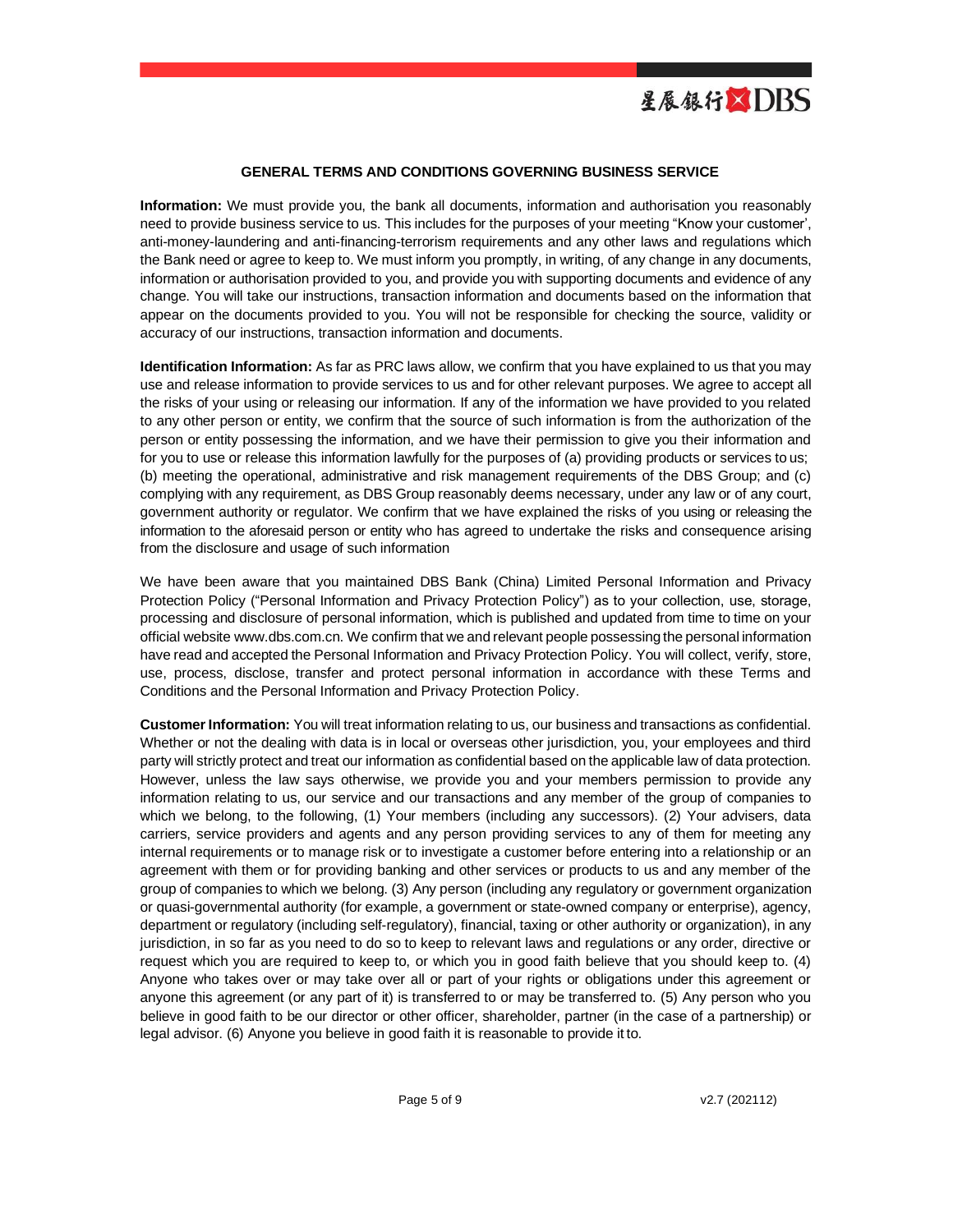

In order to comply with regulatory requirements, if we have any credit business with you, we further agree that you may upload or disclose our credit information to the Basic Financial Credit Information Database (including the Commercial and Consumer Basic Financial Credit Information Database of the People's Bank of China ) from time to time. Credit information here includes not only credit transaction information, but also basic information of you).

**Your members.** Your member means DBS Bank Ltd and its branches, parent company, representative offices, agencies, subsidiaries, and affiliates (including any branches or representative offices of any subsidiary or affiliate).

**Representation.** We agree that we will meet our responsibilities under this agreement and that all communication or documents we provide you electronically or by fax or as photocopies are true copies of the originals, and that the originals are authentic and complete. We confirm that our obligations under this agreement are valid, binding and enforceable in line with our terms.

**Communication from you.** In line with your normal banking practice or as agreed with us, you may send any confirmation of any transaction, correspondence, notice or other communication to us by: (1) hand or by post to the postal address you have for us in your records; (2) fax to the fax number you have for us in your records; (3) email to the email address you have for us in your records; or (4) using your electronic services or any other electronic media.

**Reconciliations (if applicable).** In line with your normal banking practice, for business types that require periodic reconciliations, you will send us a statement (including electronic statements and transaction records) to us by mails or your electronic services or by any other means you have agreed with us. We shall confirm with you regarding the reconciliations at least once every three (3) months. We must inform you in writing if we do not receive a reconciliation within seven days of when we usually receive it. If we inform you about or you become aware of an incorrect or missing entry, information or amount in the reconciliation, you will correct the error and inform us promptly.

For business types that require periodic reconciliations, you agree that in order to protect the security of the money, we have the right to send reconciliations to you every month for the purpose of rolling account reconciliation, regarding which you shall confirm with us at least once every three (3) months. We reserve the right to take appropriate account transaction control measures if you fail to complete the rolling account reconciliation within three (3) months. You can then only use the account as normal once the rolling account reconciliation is fully completed.

**Instructions.** When we ask you to pay, withdraw or transfer funds, it is our responsibility to make sure that we provide you complete, clear and accurate information (including all information you need in your standard application forms) so you can carry out our request.

**Keeping to tax requirements.** We authorize you, your staff and any other person who has access to your records, registers or any correspondence or material to reveal all the information you have about us and our business (customer information) if this is necessary by law. This includes laws imposing any reporting or withholding obligations on you This information may be passed to: (1) any of your branches, representative offices, related companies, subsidiaries, or any of your other offices, wherever we are based; (2) any government, semi-government, regulatory, financial, monetary or other authority, agency body or person, whether in China or elsewhere; and (3) any person or organisation you are under a duty to reveal or you consider in good faith and in your interest to reveal, information to. We must co-operate fully with any enquiry you may make so that you can keep to any law and any other reporting or withholding requirements of any government. We must provide you all relevant information, details or documents you may need so that you can do this.

Page 6 of 9 v2.7 (202112) **Notice of Change.** We must promptly inform you in writing about any change to the names specimen signature of our authorized signatories, company chop, our postal address, phone number, fax number or email address that you use to communicate with us, or any relevant change to any of our information you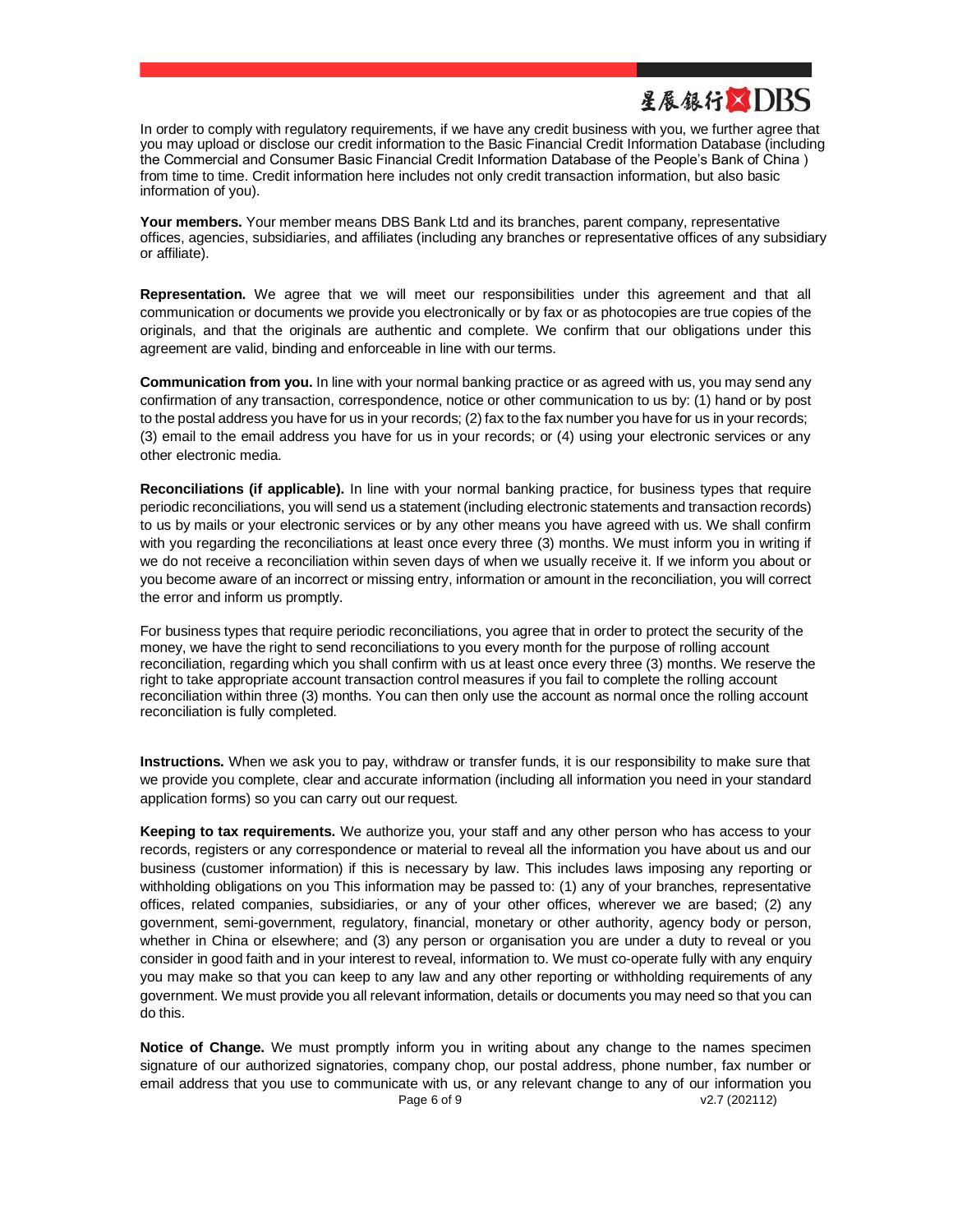have in your records. We must also send you any documents you need to support this change. You will require at least seven (7) business days from the time you receive our notice and supporting documents to change your records, after which you will act on the change. Regarding deposit business we are clearly aware of and understand the following relevant arrangements regarding changes: (1) If our name, legal representative or person-in-charge, address or other materials are changed, we shall submit the variation application together with relevant supporting materials to you within five (5) business days from the date of change; (2) If you find out that our name, legal representative or person-in-charge are changed, you will promptly notify us to come to you for the variation procedure; (3) If the validity period contained in our business license or valid ID of our legal representative or person-in-charge is expired, we shall submit the variation application together with relevant supporting materials to you within reasonable period .

**Right to withhold payments.** Any amount that you may be due to pay us will be governed by all laws which may apply, including any withholding tax requirement, foreign exchange restriction control. You can withhold any amount to keep to these laws or keep the money until you have decided whether you need to withhold it as a tax requirement, foreign exchange restriction or control. You will not be responsible for any losses we may suffer as a result of this.

**Suspending services or Dishonored orders.** Where you are allowed under relevant laws and regulations, if we do any following items, you will inform you have suspended your services or dishonored our orders as soon as you can. You will not be responsible to us for any damage or loss due to any dishonored order. (1) maintain or allow us to continuously use your business service will violate any law or regulation applicable to you; (2) you find out about a continuing or potential dispute or any allegation of fraud or wrongdoing in our organization or our management team or between our directors, shareholders, authorized signatures or our partners that affect legitimacy of the business; (3) you decide or reasonably suspect that the business is being used for or in connection with any fraudulent or illegal activities or transactions (including gambling, money laundering, funding terrorism, or tax evasion); (4) you receive instructions from our authorized signatories or any of our directors or partners (whether or not the director or partner is an authorized signatory to business service) which contradict our instructions; (5) we fail to provide our renewed identity documents before they expire; or we fail to provide additional information at your request so that you cannot complete continuous due diligence on us; (7) we no longer have a legal right to take part in civil activities; or (8) any laws or regulations required us to suspending our services or dishonored yourorders.

**Indemnity.** We agree to indemnify (cover) you against or pay to you (or both) all losses, damages, expense, costs (including legal costs you pay or have to pay to your lawyers and losses, damages, expense and costs arising out of claims or proceedings) which you may pay or have to pay as a result of (1) you acting on the instructions of our authorized signatories which you believe in good faith to be genuine; (2) any dispute we have or may have with our beneficiaries about the business conducted between you and us; or (3) we failing to keep to any part of this agreement.

**What you are not responsible for.** You will not be liable for any direct, indirect or consequential loss, damage, expense, cost, claim or proceeding suffered by us or other person result from the following reasons regardless such loss, damage, expense, cost, claim or proceeding is arising under this term and condition or not: (1) any of your act required by law or regulation, order of court of the relevant jurisdiction, exchange controls or currency restrictions or sanctions legislation, anti-money-laundering or anti-financing-terrorism laws and regulations; (2) a payment or communication system failure, power failure, computer breakdown, mechanical fault or failure, problem or fault in any software program, or any government restrictions, intervention, emergency procedures or suspension of trading by any relevant market, civil order, act or threatened act of terrorism, natural disaster, war, strike or other circumstances beyond your control; (3) communication, clearing, settlement or payment system, intermediary or correspondent bank, agent, or anyone else you may choose to carry out your responsibilities to us or their action or non-action; or (4) we failing to perform the terms of this agreement or in any way being involved in fraud, forgery or other unauthorized use of the business.

Page 7 of 9 v2.7 (202112) **Funds added by mistake.** If funds are credited to our account by mistake, you may, once you are aware of the mistake, immediately deduct the amount. You will inform us about the mistake and the amount you have